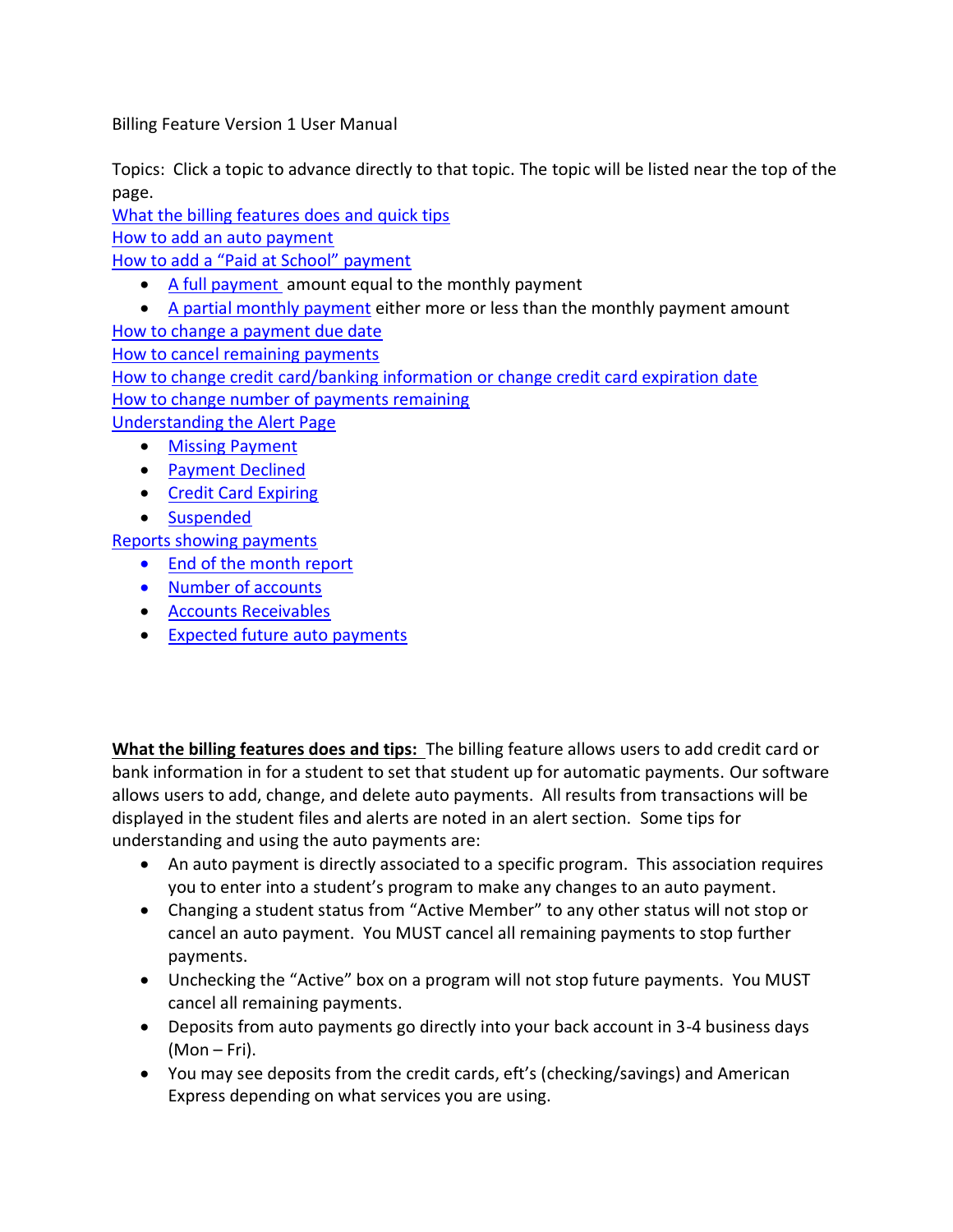- Refunds can be done electronically by calling your account rep at Optima Management Software.
- You can choose any date for payments to be processed. We recommend using set dates to create larger "batches" and easier for tracking money received. Typically, many schools offer payments dates of:  $1^{st}$ ,  $10^{th}$  or  $20^{th}$ , or  $1^{st}$  and  $15^{th}$ . Ultimately, the choice is yours. Lastly, we encourage not drafting any payments after the  $25<sup>th</sup>$  of the month to avoid payments not settling until the next month.

# <span id="page-1-0"></span>**How to add an auto payment:**

- 1. Go to the student file: Details tab
- 2. Select the "Program" tab.
	- a. If entering an auto payment to a pre-existing program, select the appropriate program by clicking "Edit". Then proceed to step 3

|                                                | <b>Details</b> |                |               |                                           | <b>Programs</b> | <b>Payments</b>                                                         |             | <b>Attendance</b> |  | <b>Current Belt</b> | <b>Belts Received</b> |          | <b>Awards</b> | <b>Notes</b>                                                               | Conta |
|------------------------------------------------|----------------|----------------|---------------|-------------------------------------------|-----------------|-------------------------------------------------------------------------|-------------|-------------------|--|---------------------|-----------------------|----------|---------------|----------------------------------------------------------------------------|-------|
|                                                |                | Add New Record |               |                                           |                 |                                                                         |             |                   |  |                     |                       |          |               |                                                                            |       |
| Select appropriate<br><b>Program and click</b> |                |                | <b>ACTIVE</b> | <b>PROGRAM PROGRAM</b><br><b>ACCOUNT#</b> | <b>TYPE</b>     | <b>ENROLLMENT PAYMENT</b><br><b>TYPE</b>                                | <b>TYPE</b> |                   |  |                     |                       |          |               | NO OF PAYMENTS AUTO PAYMENT PAYMENT AMOUNT TOTAL CONTRACT AMOUNT DEPOSIT E |       |
|                                                |                | <b>EDIT</b>    | $\mathcal{A}$ | 280.1                                     | 36 Mos<br>Elite | Renewal                                                                 | Monthly     | 36                |  | Yes                 |                       | \$149.00 |               | \$5,663.00                                                                 |       |
| "Edit"                                         |                | <b>EDIT</b>    |               | 280                                       | 6 Mos<br>Basic  | New Member                                                              | <b>PIF</b>  |                   |  | No.                 |                       | \$0.00   |               | \$667.00                                                                   |       |
|                                                |                |                |               |                                           |                 |                                                                         |             |                   |  |                     |                       |          |               |                                                                            |       |
| b.                                             |                |                |               |                                           |                 | If entering a new program, click "Add New Record" and then enter in the |             |                   |  |                     |                       |          |               |                                                                            |       |

- appropriate information into the fields.
- 3. Under the "Comment" box, click "Add Auto Payment".
- 4. Confirm that the prefilled information is correct: # of Payments, Amount, and Start Date.
- 5. Under the "Recurring" drop down, select the proper billing frequency.
	- a. Bi-Annually: bills a student 2x a year. Separated by 6 months.
	- b. Monthly: Bills a student every month.
	- c. Quarterly: Bills a student every 3 months.
	- d. Weekly: Bills a student each week. NOTE- some months may actually have 5 payments taken out due to the day of the week scheduled for processing.
	- e. Yearly: Bills a student 1 time during a year.
- 6. Enter in the first and last name and the proper credit card or banking information. You can either enter the student name or payor information. We recommend entering the student name because that name will appear on alert list and payment reports. If you use the payor name, you might not recognize the name if different than the student name. However, the choice is yours. NOTE – Do not enter in an American Express card number or banking number if you are not set up to receive those payments.
- <span id="page-1-1"></span>7. Click "Submit" and confirm the submission.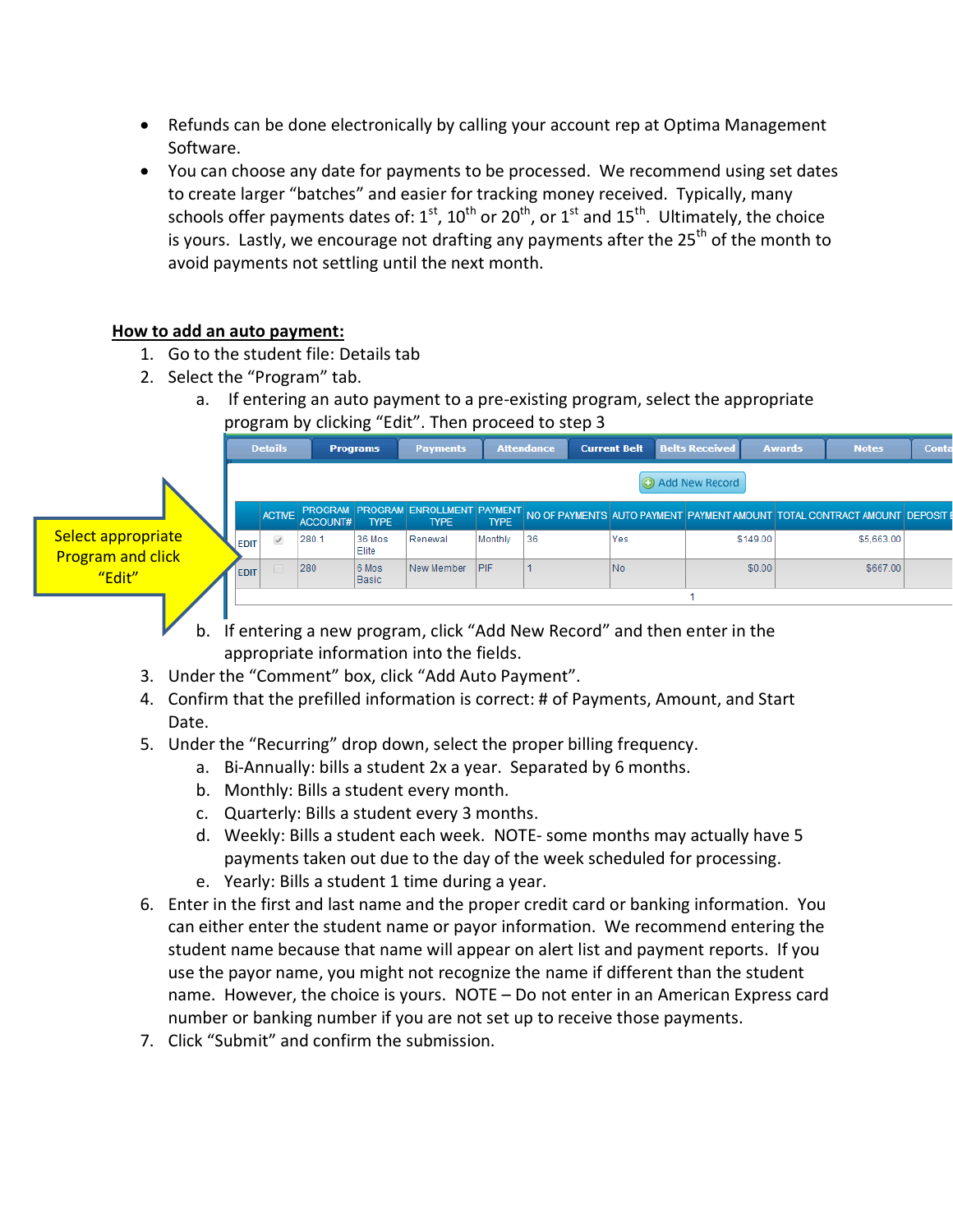## **How to add a "Paid at School" payment:**

Before you record any "Paid At School", you should confirm the payment didn't go through already on the student payment tab and that there is not a "Pending" transaction. You can find pending transactions by going to the "Payment" link on the left of the Home page and selecting "Pending" from the tabs on the left of the tabs in the center of the page.

- <span id="page-2-0"></span> **To record A full payment** amount equal to the monthly payment.
	- 1. Go to the student file: Details tab
	- 2. Select the "Programs" tab
	- 3. Select the appropriate program and click "Edit".
	- 4. Scroll down to the bottom of the page and select the appropriate "Auto Payment" by clicking "Edit".
	- 5. Click the "Paid at School" button.



6. Using the information above these buttons, enter number of payments remaining (usually 1 less than the number above). Enter the next payment due date, payment method and date paid.



7. Click "Submit".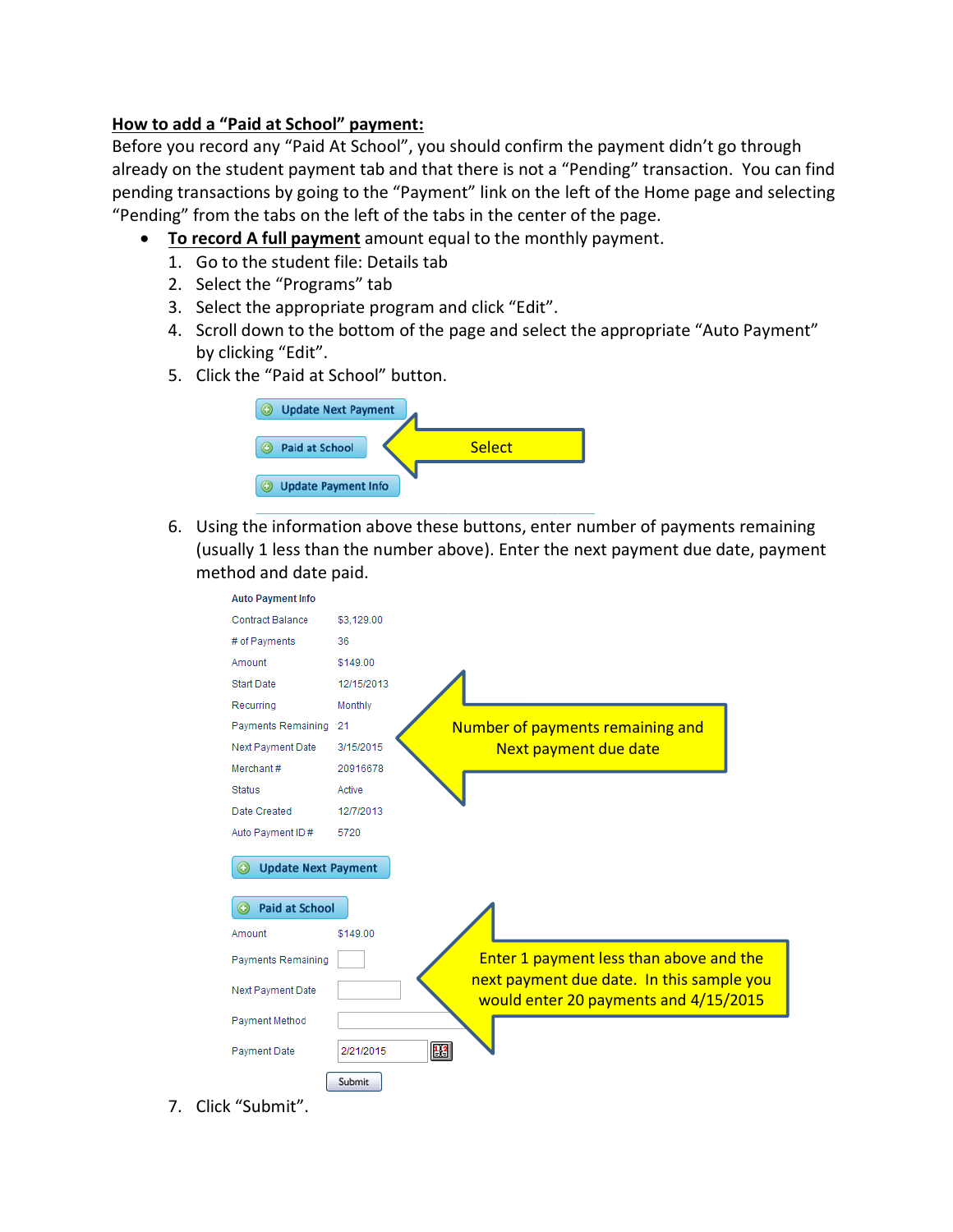This will now record a payment in the student payment section as a "Contract Payment In-House". NOTE- if after recording this paid at school you get and "under" or "over" payment alert for the student, your payments remaining are not matching with what is due. Call Jeff Sgarlata if you have questions about these alerts.

- <span id="page-3-0"></span> **Record a partial monthly payment** either more or less than the monthly payment amount.
	- $\circ$  Unfortunately, this is not an easy solution in this version of billing. We don't recommend taking any "Paid at School" that isn't equal to a monthly payment. We do understand that sometimes people come in with an amount different than the monthly payment and you should take the payment. For proper entering into our software, we would advise you to contact us to review the entry together. We are in the process of recreating this process for a better solution. We apologize for your inconvenience.

### <span id="page-3-1"></span>**How to change a payment due date or number of payments remaining:**

To change the payment due date or to put payments on hold till a specific date:

- 1. Go to the student file: Details tab
- 2. Select the "Programs" tab
- 3. Select the appropriate program and click "Edit".
- 4. Scroll down to the bottom of the page and select the appropriate "Auto Payment" by clicking "Edit".
- 5. Click the "Update Next Payment" button.



- 6. You can either change the number of remaining payments and/or the next payment due date. If you are not changing the number of payments remianing, just leave that field blank and that number will not be changed. Same for not changing the next due date. Once you have entered the new information, click "Submit". NOTE- by changing the date of the next payment you will change the date for all remaining payments. For example:
	- a. If the next due date was 2/5/2015 and you change it to 2/10/2015. All future payments will be processed on the  $10^{th}$  of the month.
	- b. If you next due date was 2/5/2015 and you change it to 4/5/2015. All future payments will be extended by 2 months.

#### <span id="page-3-2"></span>**How to cancel remaining payments:**

To cancel all future auto payments;

- 1. Go to the student file: Details tab.
- 2. Click "Programs" tab.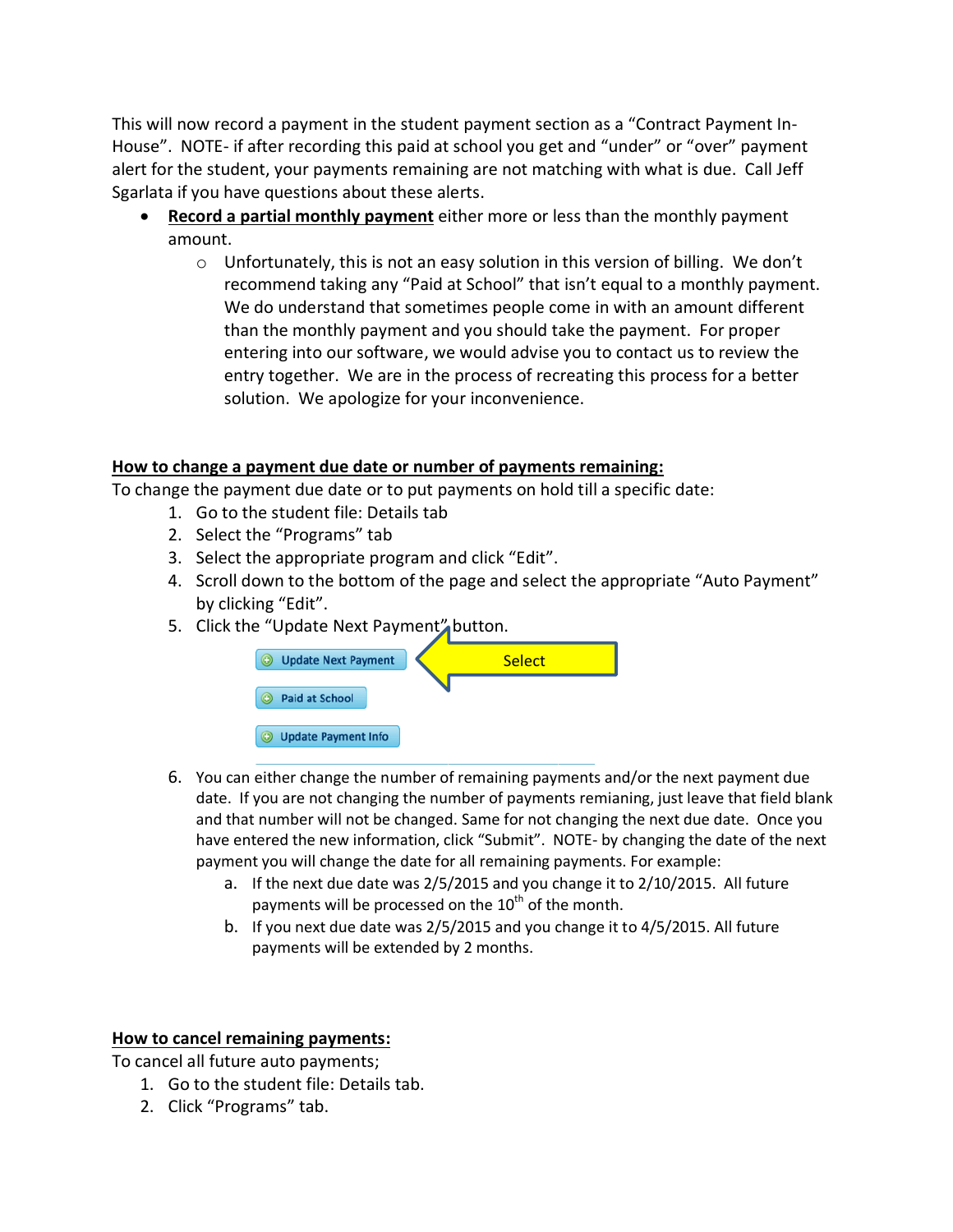- 3. Select the program which is connected to the auto payments.
- 4. Scroll down to the bottom of the page and select the auto payment you wish to cancel. Usually it has an "active" status on the right side of the screen. Click "Edit" for that auto payment.
- 5. Click "Cancel all Remaining Payments", and confirm.

| rograms                  | <b>Payments</b>   | <b>Attendance</b> | <b>Current Belt Belts Received</b> |  | <b>Awards</b> |
|--------------------------|-------------------|-------------------|------------------------------------|--|---------------|
|                          | Return to Program |                   | <b>Cancel Remaining Payments</b>   |  |               |
| <b>Auto Payment Info</b> |                   |                   |                                    |  |               |
| <b>Contract Balance</b>  |                   | \$3,129.00        |                                    |  |               |
| # of Payments            |                   | 36                |                                    |  |               |

### <span id="page-4-0"></span>**How to change credit card/banking information or change credit card expiration date:**

When making any changing to account numbers or expiration dates. You will need to re-enter the full account number.

- 1. Go to the student file: Details tab
- 2. Select the "Programs" tab
- 3. Select the appropriate program and click "Edit".
- 4. Scroll down to the bottom of the page and select the appropriate "Auto Payment" by clicking "Edit".
- 5. Click the "Update Payment Info" button.



6. Enter the new account information and click "Submit".

#### <span id="page-4-1"></span>**Understanding the Alert Page:**

The alert page displays any declined payments, missing payments, and expiring credit cards. To view the Alert page:

- 1. Click "Payments" on the left side of page
- 2. When the screen refreshes the default page that displays is the alert page.

<span id="page-4-2"></span>Understanding what the alerts mean: NOTE = An account is in need of your attention when you see a red "Suspended" next to the alert. Without the red "Suspended", an account is still processing the payment or is on track to process a payment on the next due date.

 **Missing Payment:** A payment that is more than five days past will generate a "missing payment" alert. Sometimes with Holidays and weekends, a checking/savings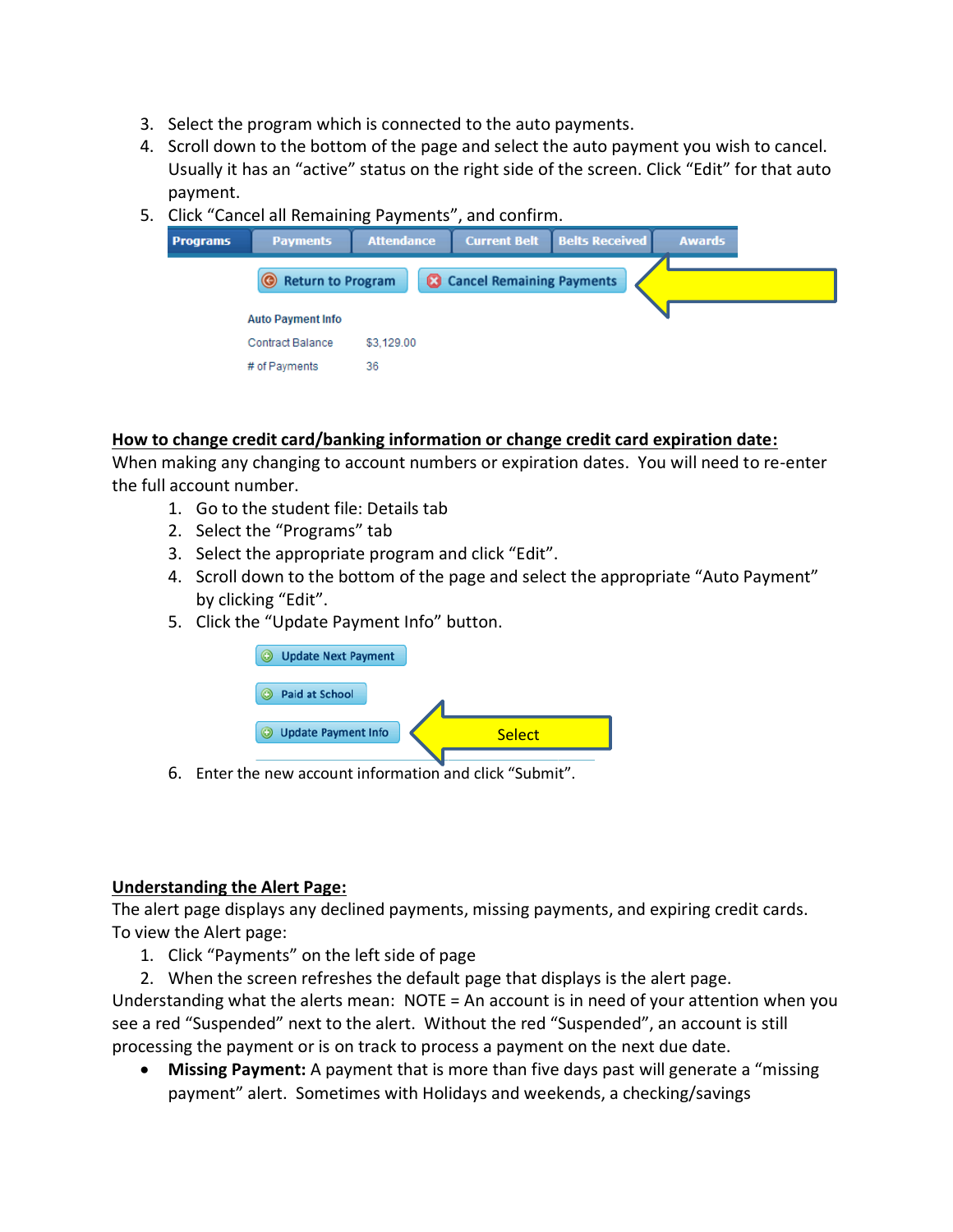transaction will show a missing payment until the results are available. This alert will appear with all payments that go beyond 5 days. IF IT'S NOT ASSOSIATED WITH A RED "SUSPENDED", DON'T WORRY ABOUT IT.

- <span id="page-5-0"></span> **Payment Declined:** This will display when a payment is declined and hasn't gone through. A declined payment will attempt to redraft for a total of 5 times, unless it is attempting after a previous "Suspended" status. . IF IT' NOT ASSOSIATED WITH A RED "SUSPENDED", DON'T WORRY ABOUT IT.
- <span id="page-5-1"></span> **Credit Card Expiring:** The software will alert you of any credit cards that are expiring. Once the card is updated, the alert will go away.
- **Suspended:** This is when you need to take action on an account. Once the account is "Suspended" it will not attempt any drafts until you tell it to. Because of the many reasons a payment will not go through, our software allows you time to discuss the payment issue with the student/parents.
	- o **If its suspended and you want to retry a payment:**
		- **From the alert page, click "view" or go to a student file and click the "Programs"** tab.
		- **Select the appropriate program and click "Edit".**
		- Scroll down to the Auto Payment section and click "Edit" on the appropriate auto payment.
		- **•** Once the auto payment opens up, click "Reactivate" and confirm.
	- o **If its suspended and you want to cancel remaining payments:**
		- You will need to reactivate the payment then immediately cancel.
		- From the alert page, click "view" or go to a student file and click the "Programs" tab.
		- Select the appropriate program and click "Edit".
		- **Scroll down to the Auto Payment section and click "Edit" on the appropriate** auto payment.
		- Once the auto payment opens up, click "Reactivate" and confirm.
		- Then you will need to re-enter the same auto payment and click "Cancel all Remaining Payments". Then click confirm.

# <span id="page-5-2"></span>**Reports showing payments:**

- End of the month report: The software creates a report on the last day of the month at 11:30 pm. This report will display all "Active" auto payments accounts and if any payments have been received for those accounts. The basic report includes:
	- 1. Amount Paid
	- 2. Date Paid
	- 3. Next Due Date
	- 4. Number of Payments Remaining
	- 5. Balance on that Account.
	- 6. Total number of accounts
	- 7. Accounts Receivables
	- 8. Total Collected